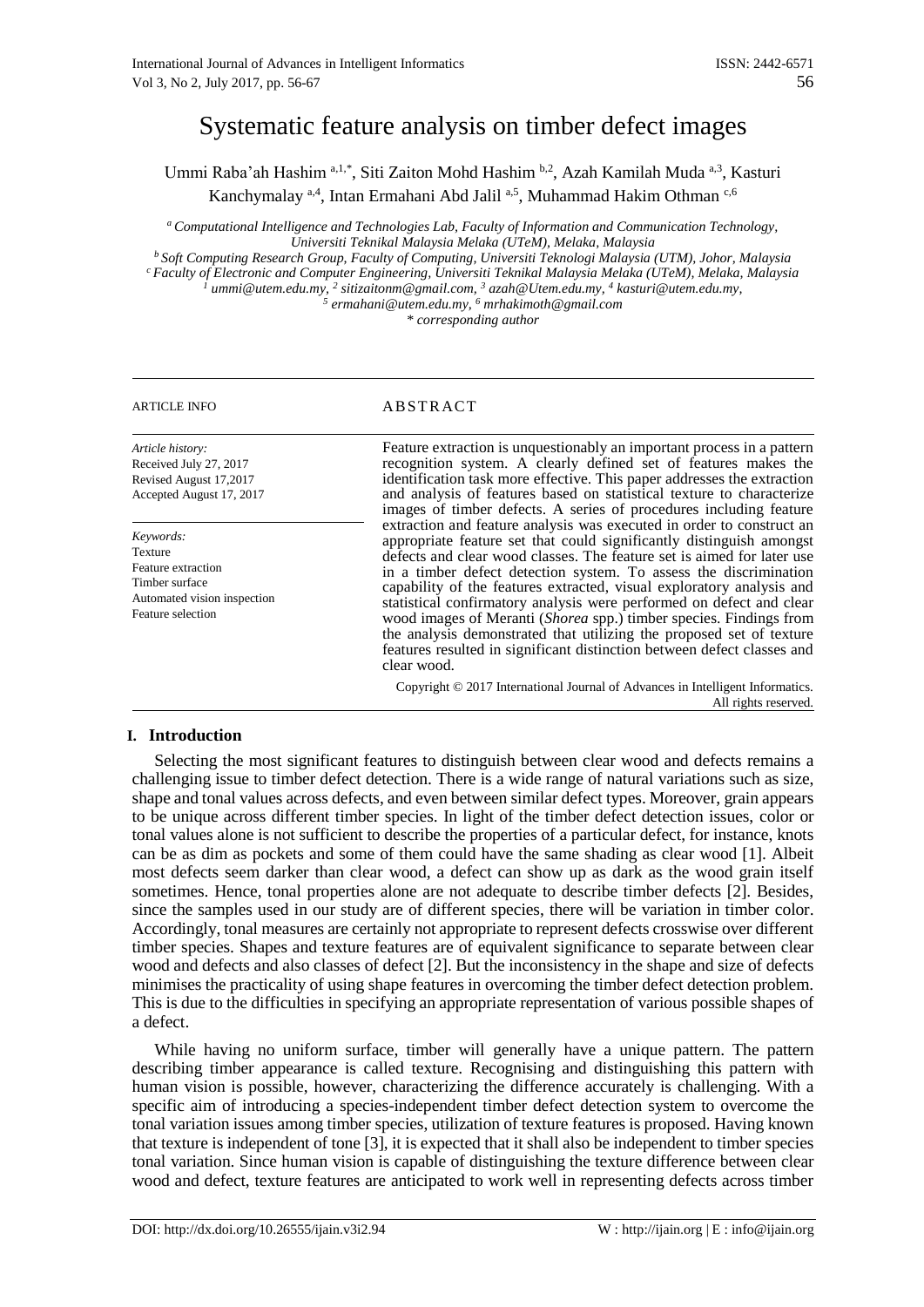species and defect types. Therefore, this study tries to examine the appropriateness of texture features for a future use in a timber defect detection system by looking at the capability of the texture features in discriminating between clear wood and defects.

This study investigates these wood texture features based on an orientation independent Grey Level Dependence Matrix (GLDM). The need to evaluate the performance of texture features on the timber defect detection task prompted the study, together with the promising performance of using GLDM for timber defect detection noted in previous studies [4]. According to a recent review of studies of vision inspection methods, statistical texture feature extraction is emerging as a popular method due to promising performance and the fact it can be applied directly without filtering [5]. Evolutions of the original GLDM, created by [3], include variations in the way in which the dependence matrix is generated and in the statistical features calculated from the matrix. It now has numerous applications across multiple domains.

#### **II. Method**

#### *A. Overview of Approach*

Fig. 1 illustrates the approach used to construct the significant feature set to characterize a timber defect. Firstly, an orientation independent GLDM is constructed and statistical features are extracted from the matrix at various quantization and displacement values. Secondly, multiple datasets are produced to analyze appropriate displacement and quantization parameters. The images, selected from the UTeM database [6], cover samples from eight defect classes and the clear wood class of Meranti timber species.

Thirdly, exploratory and confirmatory analyses are employed to further analyze the extracted features for their class discrimination capabilities. To visually examine discrimination between defect and clear wood classes, each of the following is used (i) a graph of feature range for each individual feature (univariate), (ii) a scatter plot matrix for pairwise features comparison (bivariate), and (iii) a graph of inter class and intra class distances for all features collectively (multivariate).

Finally, a confirmatory multivariate analysis of variance (MANOVA) statistically measures the class discrimination. Initially, features are tested for linear dependency using Pearson's correlation coefficient and those with high linear dependency are eliminated and the remaining features are analyzed using MANOVA statistics. The ratio between inter class and intra class variances is then measured for the proposed feature set to confirm the significance of class discrimination, and thus yield a significant feature set.



Fig. 1. Overview of approach to develop a significant feature set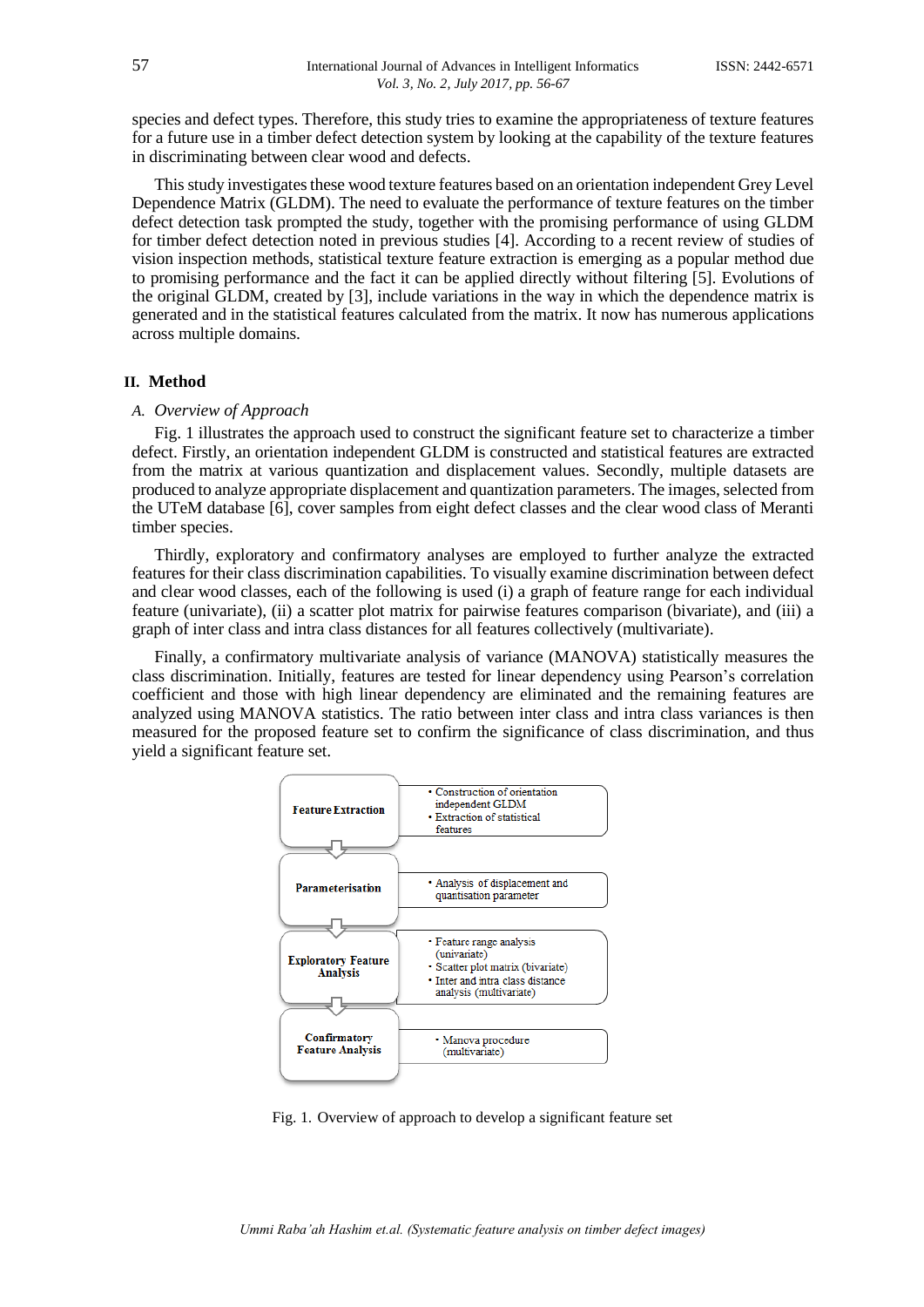#### *B. Feature Extraction*

Fig. 2 shows the feature extraction process based on GLDM. The images were first converted to greyscale and, to reduce intensity levels of the images, equal probability quantization (EPQ) was employed. Equation (1) was then used to generate an orientation independent GLDM and the frequencies of pixel pairs at specific displacements for all considered orientations (*0°, 45°, 90°, 135°*) were added together [7].

$$
C(k, l; d) \equiv \sum_{i} \sum_{j} \sum_{\hat{n}} \delta(k - g(i, j)) \delta(l - g((i, j) + d\hat{n})) \tag{1}
$$

where *n* is the unit vector pointing in a chosen direction,  $g(i,j)$  is the intensity value of pixel  $(i,j)$ ,  $g((i,j)+dn)$  is the intensity value of neighbouring pixel at displacement *d* and orientation *n* and  $C(k,l;d)$ is the frequency of the pixel pair at displacement *d*, with *k* intensity value in one pixel and *l* intensity value in the other pixel.  $\delta(a-b)$  takes value 1 if  $a=b$  and takes value 0 if  $a \neq b$ .

Features were iteratively extracted at several displacement and quantization values for further analysis of appropriate parameter selection. The matrix was then normalised by dividing each matrix element by the total frequency of pixel pairs in the matrix [8]. The resulting matrix is considered to be a joint probability density function from which statistical values can be calculated. As listed in Table 1, twenty statistical features were calculated from the resulting matrix.

| <b>Greyscale Conversion</b>               | • Convert images to greyscale                                                                                                                                                                                                                  |
|-------------------------------------------|------------------------------------------------------------------------------------------------------------------------------------------------------------------------------------------------------------------------------------------------|
| <b>Equal Probability</b><br>Quantisation  | $\cdot$ EPO level = 8, 16, 32, 64, 128                                                                                                                                                                                                         |
| <b>Displacement Selection</b>             | $\cdot$ d= 1, 2, 30                                                                                                                                                                                                                            |
| <b>GLDM</b> generation                    | • Generate matrix containing frequency of pixel pair at specific displacement<br>and quantization<br>• Summing all four orientation producing orientation independent matrix $(0^0,$<br>45 <sup>°</sup> , 90 <sup>°</sup> , 135 <sup>°</sup> ) |
| <b>Matrix Normalization</b>               | . Divide each matrix element with number of all possible pixel pair                                                                                                                                                                            |
| <b>Statistical Features</b><br>Extraction | • Calculate second order statistical features from the normalized matrix<br>• 20 statistical features                                                                                                                                          |

Fig. 2. Procedures for extracting statistical texture features

Haralick et al. [3], on the assumption that all texture information is contained in the dependence matrix, proposed fourteen statistical formulas to characterize the texture presence in the original image. These formulas were extracted from the joint probability density function of the dependence matrix. Other researchers have since extended these formulations in various application domains to further represent the second order texture measure. These statistics measure the textural characteristics of the original image such as homogeneity, contrast, presence of structure, as well as the complexity and nature of tone transition [3]. Haralick et al. [3] claimed that it is difficult to specify the texture characteristics represented by each of the statistics. Using the statistics combined will give us the appropriate texture information represented in the image.

Recent work in this area closely related to wood defect detection involves detecting bark on logs [9]. According to Weidenhiller and Denzler [9], utilizing texture features derived from dependence matrices has produced promising results in bark detection. Findings of a defect classification study on plywood noted that features from a dependence matrix were useful in separating clear wood and defects [10]. Likewise, another recent study of hardwood and softwood using features from a dependence matrix reported good defect classification performance [11]. The similarities between the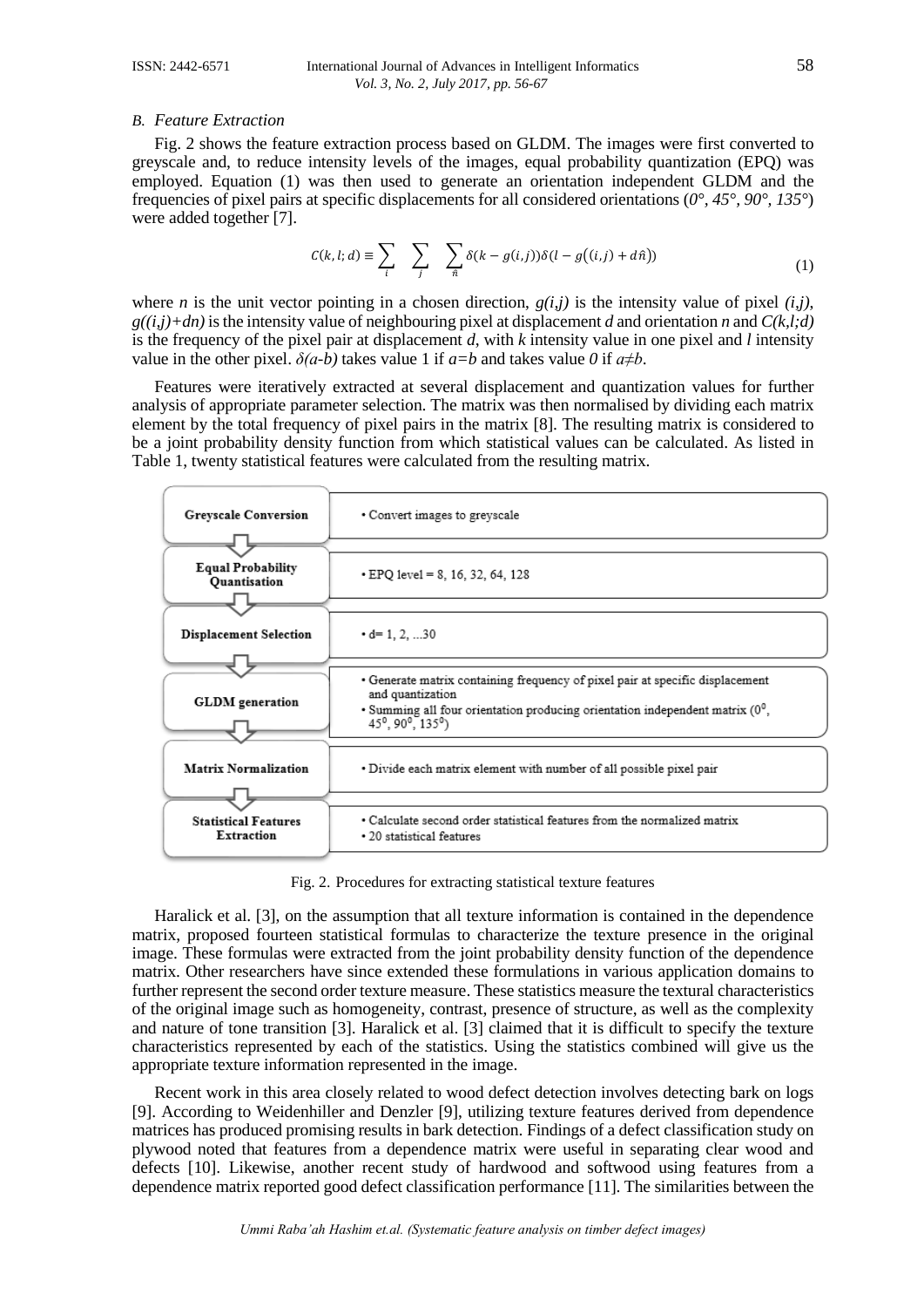work of Weidenhiller and Denzler [9] and our defect detection problem and given that both focus on wood products (logs and timber) which are, therefore, likely to be similar in appearance inspired us to investigate similar statistics to those employed in their study. However, our approach to generating the dependence matrix differed from their approach as our work considers many types of defects rather than bark detection only. Furthermore, we are working on tonal independent processing, hence, using GLDM instead of colour based matrix. In addition, we discovered some duplicate features in the extracted set, and thus these were removed from our study. The final list of second-order statistics (as shown in Table 1) was obtained via a combination of proposed features from multiple original references.

| <b>Feature</b>  | <b>Statistic</b>                      | <b>Reference</b>  |
|-----------------|---------------------------------------|-------------------|
| F1              | Autocorrelation                       | [12]              |
| F2              | Contrast                              | [3], [12]         |
| F3              | Correlation                           | [3], [12]         |
| F <sub>4</sub>  | <b>Cluster Prominence</b>             | [12]              |
| F5              | <b>Cluster Shade</b>                  | [12]              |
| F <sub>6</sub>  | Dissimilarity                         | [12]              |
| F7              | Energy                                | [3], [12]         |
| F8              | Entropy                               | [3], [12]         |
| F9              | Homogeneity                           | [3], [12]         |
| F10             | Maximum probability                   | [12]              |
| F11             | Sum of Squares: Variance              | $\lceil 3 \rceil$ |
| F12             | Sum Average                           | $\lceil 3 \rceil$ |
| F <sub>13</sub> | Sum Variance                          | $\lceil 3 \rceil$ |
| F <sub>14</sub> | <b>Sum Entropy</b>                    | $[3]$             |
| F <sub>15</sub> | Difference variance                   | $\lceil 3 \rceil$ |
| F <sub>16</sub> | Difference entropy                    | $\lceil 3 \rceil$ |
| F17             | Information measures of correlation 1 | $[3]$             |
| F18             | Information measures of correlation 2 | $[3]$             |
| F <sub>19</sub> | Inverse difference normalized         | [13]              |
| F20             | Inverse difference moment normalized  | [13]              |

Table 1. List of Statistical Textures Features Extracted

#### **III. Result of Analysis**

### *A. Exploring Displacement and Quantisation Parameters of GLDM*

To determine the appropriate displacement and quantization parameters, feature extraction was repeated for 30 displacements and 5 quantization levels, *Q*=8, 16, 32, 64, 128, producing 150 datasets for analysis. In each dataset, the mean of the normalized features for each defect was calculated to better compare the feature values across quantization levels and displacement values. In this analysis, we used displacements, *d*=1,2,3…30. We used 30 as an upper limit as it is half of our image size (60x60). Fig. 3 and 4 shows a graph of normalized feature means against displacement and quantization values. For discussion purposes, the figure displayed only a few features: contrast, cluster shade, energy and entropy, for two defect classes, which are knots in fig. 3 and pocket in fig. 4.

In general, it can be observed that, the displacement curves were preserved nicely across different quantization levels for all features. The behavior of the curves is similar in terms of upward and downward slopes along the curves, indicating that the quantization level did not affect the texture properties. The difference is in the degree of the slopes which were probably caused by the reduced resolution when quantization levels were reduced. This indicates that although the loss of information was visible, the natural structure of the texture characteristics was still intact and can be represented by the GLDM. However, for some features, *Q*=8 and *Q*=16 noticeably deviated from other curves on a different range and some showed a dissimilar curve. Additionally, the graph for  $Q=8$  was consistently and noticeably different from other levels for all feature graphs. Differences in curve and range indicate possible loss of information when the image was quantised to low resolution. For that reason, it is suggested that lower quantization values, *Q*=8,16 should not be used to avoid loss of texture information. For other quantization levels, however, the feature values were closely similar. Therefore, we can eliminate the need for higher quantization levels such as *Q*=64,128,256 which were computationally costly. Ma, Zhang, Wang, and Chen [14] supported that reduced quantization will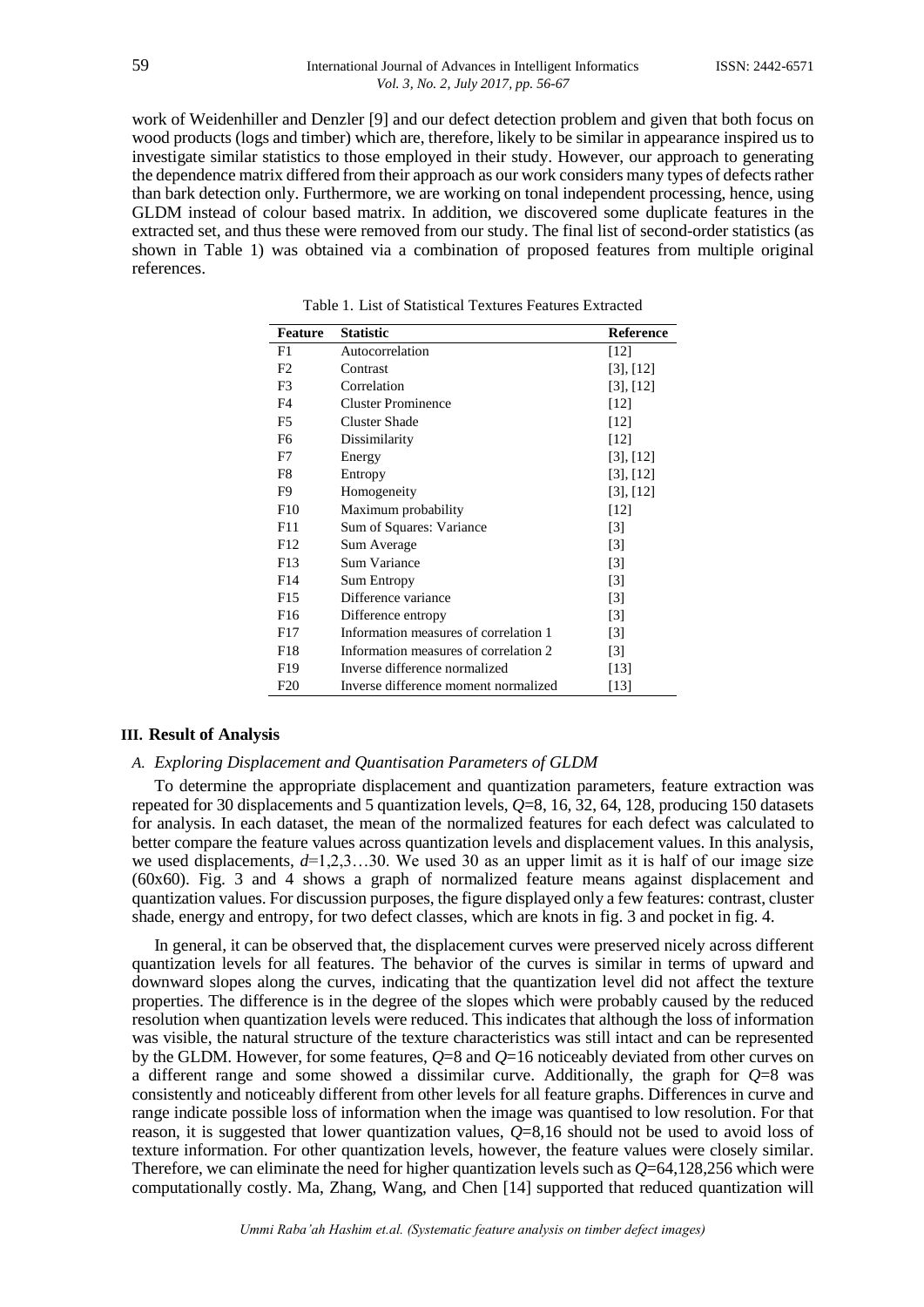decrease computational load while not significantly affecting the discriminatory power of the GLDM. It is anticipated that successful classification can still be achieved even with a reduced quantization level. Hence, for further analysis, *Q*=32 was used as it represents similar texture information with higher quantization levels. Although the computational load for higher quantization values (*Q*=64,128,256) was high, they can still be used for the purpose of performance comparison in later analysis.

Looking at the displacement parameter, the graphs show a noticeable constant trend (upward or downward) up to a certain breakpoint where it started to show changes in slope degree or slope direction. This trend was clear for all features and the breakdown points were typically at *d*<5. This indicates that the texture property started to show structural changes as higher displacement values are used and at a certain displacement breakpoint, the matrix did not represent texture characteristics of the respective image. For that reason, we suggest that a displacement value of less than 5 (e.g.  $d=1$ ) is appropriate to represent texture structure for our sample images. Additionally, several displacement values ranging from 1 to 3 can be used for comparison purpose in further analysis. This will provide confirmation on the most appropriate displacement value that allows us to capture the most texture information.



Fig. 3.Normalized feature means against displacement and quantization (Defect: Knots)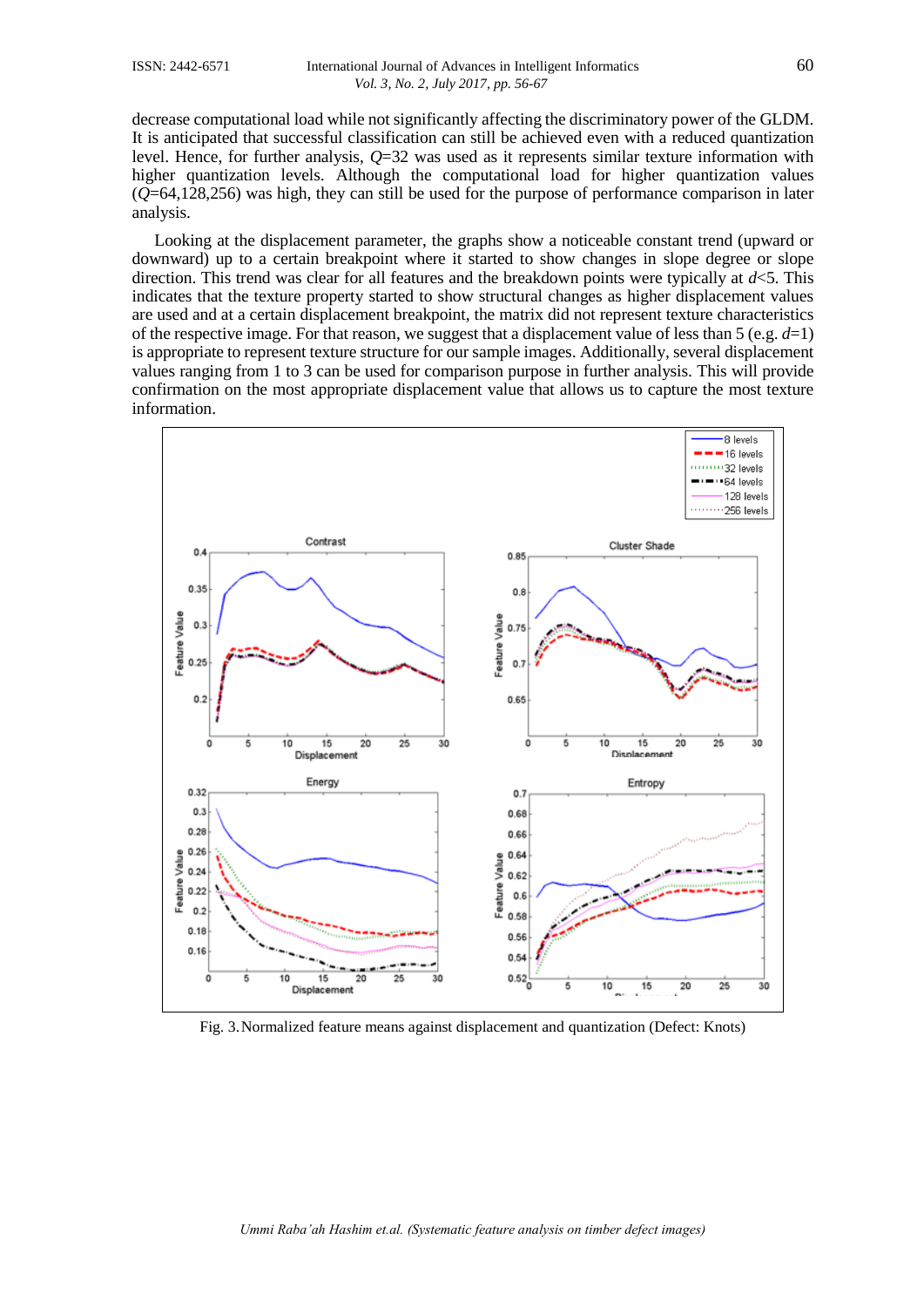

Fig. 4.Normalized feature means against displacement and quantization (Defect: Pocket)

# *B. Exploratory Feature Analysis*

#### *1) Univariate Feature Range Analysis*

The purpose of feature range analysis is to analyze the discrimination between defect classes and the clear wood class for each feature. In this analysis, we selected 100 samples from each class and normalized the feature values. Then, the sample values were plotted on a graph to reveal the discriminative pattern of the classes accordingly for each feature. For discussion purposes, the graphs for only three features are displayed in Fig. 5, 6 and 7, which are energy, entropy and contrast. From the figures, we could see that defect classes were tightly clustered to each other while the clear wood class shows a clear distinction, deviating from other classes. This analysis revealed the usefulness of each feature in discriminating between defect and clear wood. Although it can be seen that the feature values between defect classes had similar ranges, they not really overlap or follow a similar trend. Thus, suggesting possible discrimination between defect classes as well.



Fig. 5.Energy feature range analysis

*Ummi Raba'ah Hashim et.al. (Systematic feature analysis on timber defect images)*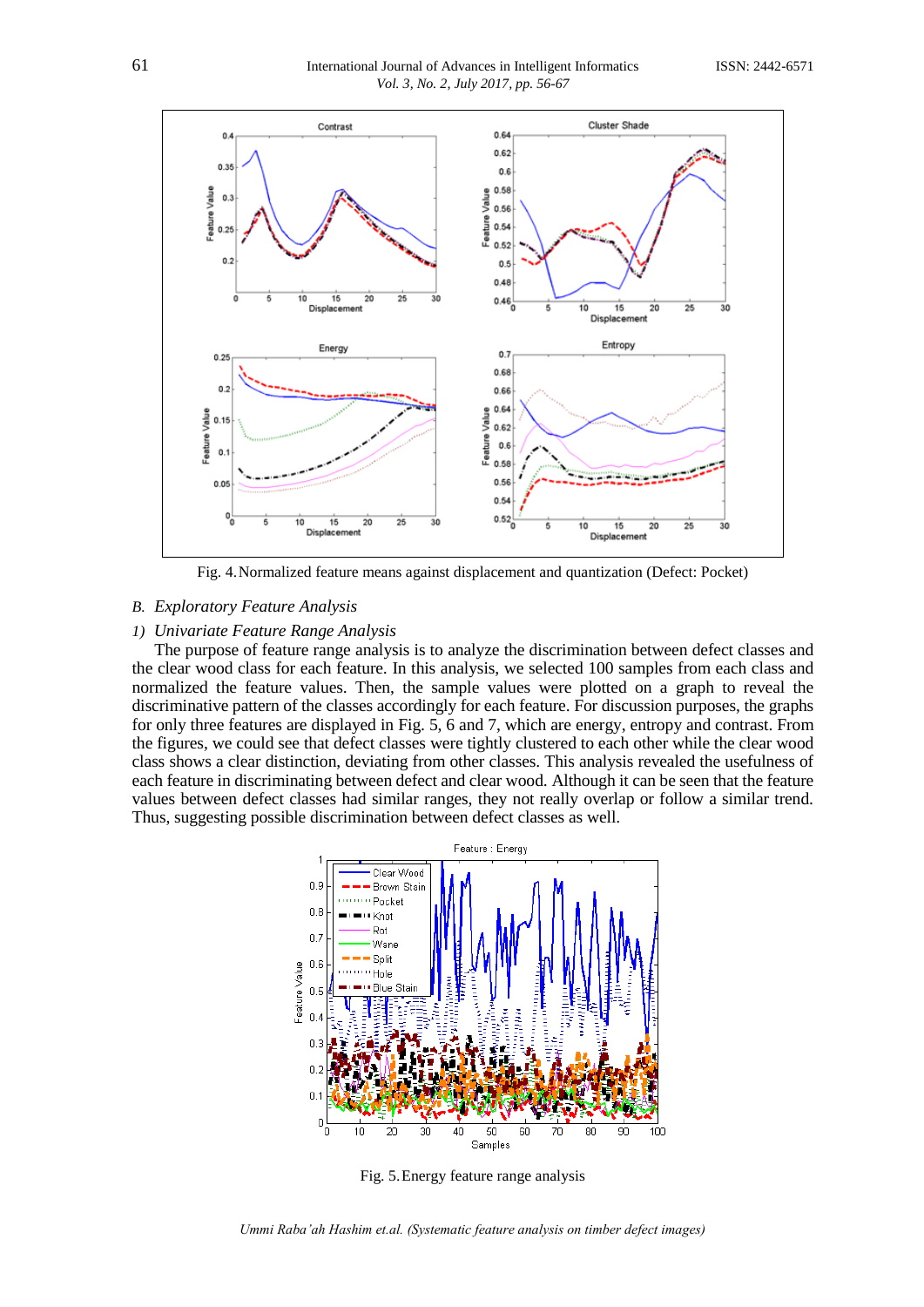

Fig. 6.Entropy feature range analysis



Fig. 7.Contrast feature range analysis

### *2) Bivariate Matrix of Scatter Plot*

The scatter plot matrix is used to visualize the discriminative pattern between classes, by comparing multiple features. However, the limitation of this plot is that it can only compare two features at a time. Additionally, the plot is more suitable for problems involving few classes only. If we have many classes, the plots will be too cluttered and will not be able to show us the patterns clearly. For that reason we used the scatter plot matrix to visualize the distinctive pattern between two classes: combined defects and clear wood. Fig. 8 shows the scatter plot matrix for three features as examples. As expected, the clear wood class was visually distinguishable from defect classes for all pairwise comparisons of features as depicted in Fig. 8, despite minor samples overlapping. In brief, it seems that the GLDM-based statistical texture features were able to measure the texture characteristics quite satisfactorily in terms of discriminating between clear wood and defect.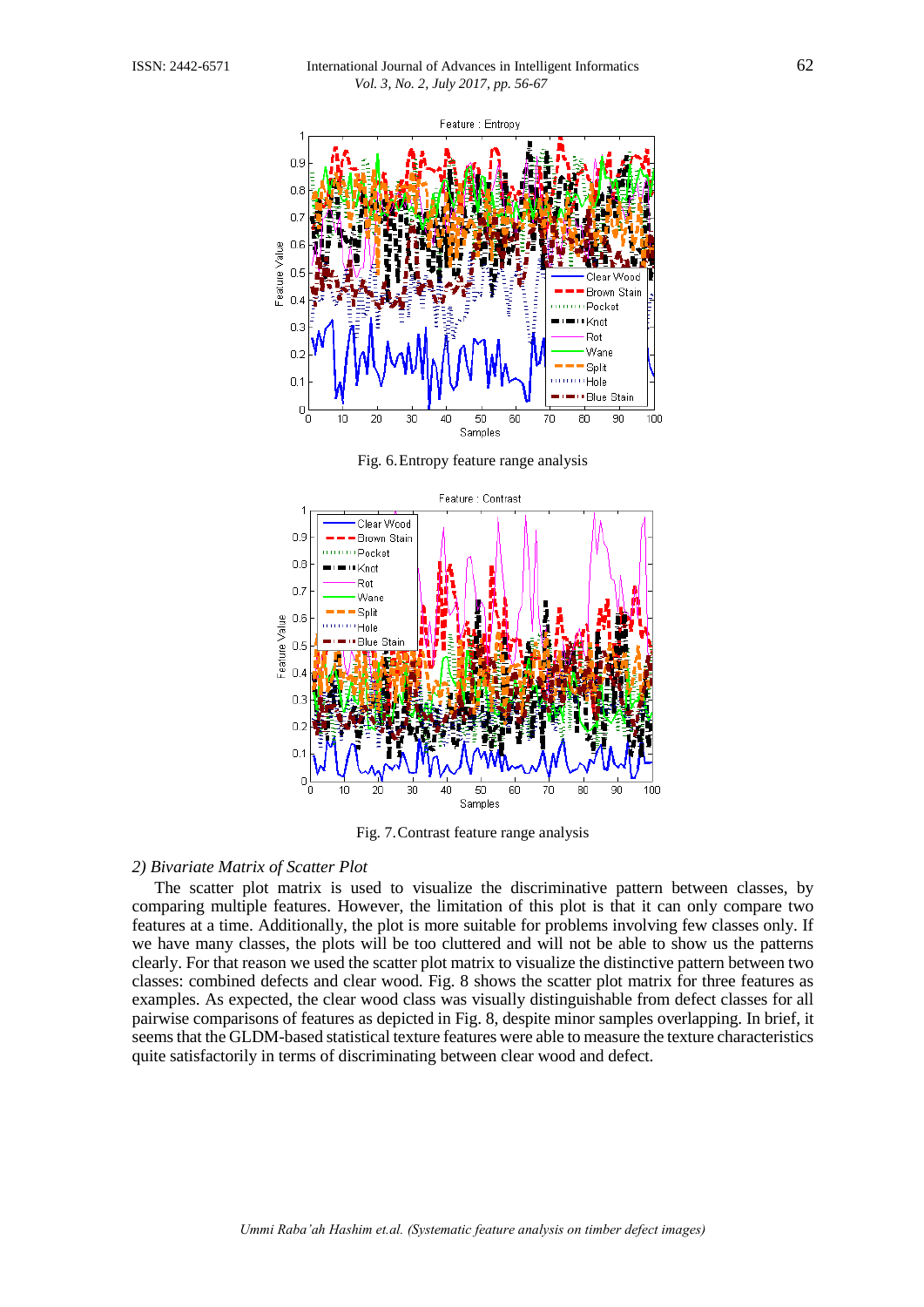

Fig. 8.Scatter plot matrix showing pairwise comparison of features

#### *3) Multivariate Intra Class and Inter Class Distance between Clear Wood and Defect*

In the previous analysis, we analyzed class discrimination for each individual feature (feature range analysis). Then, we analysed the class discrimination by pairwise comparison of features (scatter plot matrix). We further analysed class discrimination by taking into account all twenty features collectively using multivariate Mahalanobis distance. This analysis works by measuring the intra-class and inter-class distances using Mahalanobis formulation. The discriminative capability of features is made apparent by having a larger inter-class distance compared to intra-class distance.

For this analysis, we first calculated the mean and covariance of 50 independent clear wood samples. We then calculated the Mahalanobis distance between test samples and the obtained mean and covariance. The test samples comprised of 50 samples from each defect (eight defects) to calculate inter-class distance and 50 samples from the clear wood class to calculate intra-class distance. After that, we computed the mean distance for each class and finally plotted the graph as in Fig. 9. The figure shows the intra-class distance between clear wood samples (between test samples and independent samples) in red and inter-class distance between defect samples and independent clear wood samples in blue. It is obvious that the intra-class distance was much lower than the inter-class distance, indicating the discriminative power of the GLDM-based statistical texture features.



Fig. 9.Intra-class distance and inter-class distance between classes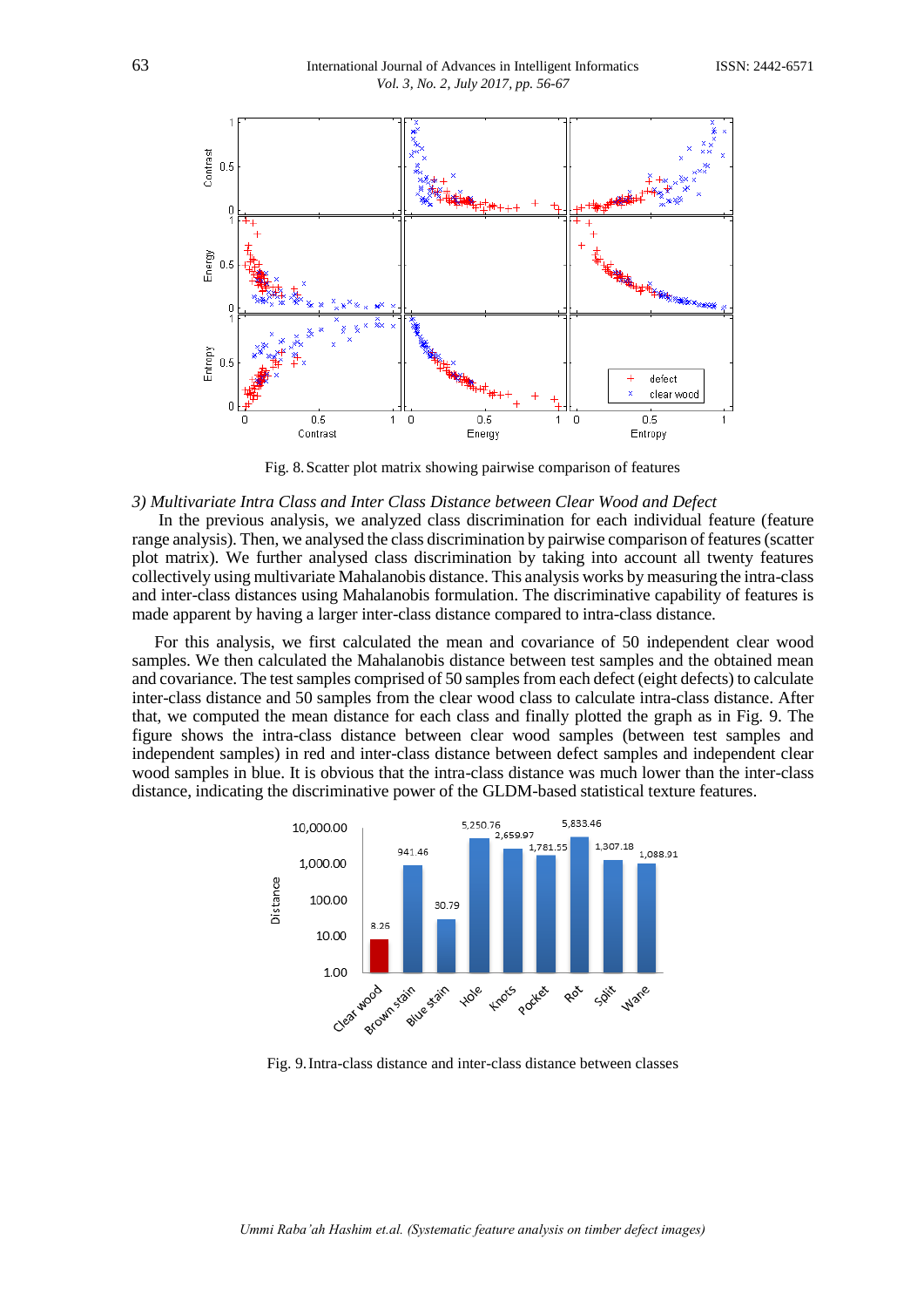#### *C. Confirmatory Feature Analysis*

Confirmatory analysis is performed to measure class discrimination statistically using Manova procedures. In pre-Manova, features were tested for linear dependency (multicollinearity) using Pearson's correlation coefficient where features with high linear dependency were removed from the feature set. Manova statistics were then computed based on the remaining features to measure the ratio between inter class and intra class variance.

The output of Manova statistics provided confirmation of the significance of the class discrimination, thus yielding a significant feature set. For confirmatory analysis using Manova, we used 100 samples per class. There are eight defect classes and one clear wood class, contributing to 900 samples.

### *1) Removing Linearly Dependent Features*

Prior to calculating the Manova statistics, it is important to check for multicollinearity. Multicollinearity happens when features are linearly dependent, in other words, when one feature is a subscale or weighted average of the others. We performed correlation analysis between the features to test for multicollinearity. The correlation between features should be low to moderate for the Manova analysis to work best [13]. A strong correlation indicates redundant features (singularity), which decreases the efficiency of the Manova statistics. The original statistical texture features from the GLDM introduced by Haralick et al. [3] were claimed to be mostly correlated [14]. Therefore, to ensure the efficiency of the succeeding Manova statistics, we performed a Pearson's correlation test to remove highly dependent features from our feature set (pre-Manova). In our study, if the correlation coefficient between features, *r* was higher than 0.99, the feature would be removed from the feature set.

Table 2 shows the *r* value and the corresponding significance, *P* value for all features having *r*>0.99 across quantization levels,  $Q=32$ , 64, 128, 256 and displacements,  $d=1, 2, 3$ . Similar paired features were found to be linearly dependent, consistently across all quantization levels and displacement values. Table 3 listed the five features removed and the 15 remaining features.

|                 | Q32            |                  |              |                  |                |                  | <b>O64</b>     |                  |              |                  |              |                  |
|-----------------|----------------|------------------|--------------|------------------|----------------|------------------|----------------|------------------|--------------|------------------|--------------|------------------|
| <b>Features</b> | D <sub>1</sub> |                  | D2           |                  | D <sub>3</sub> |                  | D1             |                  | D2           |                  | D3           |                  |
|                 | $\mathbf{r}$   | $\boldsymbol{P}$ | $\mathbf{r}$ | $\boldsymbol{P}$ | $\mathbf{r}$   | $\boldsymbol{P}$ | $\mathbf{r}$   | $\boldsymbol{P}$ | $\mathbf{r}$ | $\boldsymbol{P}$ | $\mathbf{r}$ | $\boldsymbol{P}$ |
| $F11-F1$        | 0.999995       | < 0.05           | 0.999994     | < 0.05           | 0.999955       | < 0.05           | 0.999994       | < 0.05           | 0.999976     | < 0.05           | 0.999951     | < 0.05           |
| $F13-F1$        | 0.998586       | < 0.05           | 0.99961      | < 0.05           | 0.998617       | < 0.05           | 0.99961        | < 0.05           | 0.999615     | < 0.05           | 0.999622     | < 0.05           |
| $F15-F2$        | $\mathbf{1}$   | < 0.05           | 1            | < 0.05           | 1              | < 0.05           | 1              | < 0.05           | 1            | < 0.05           | 1            | < 0.05           |
| F19-F6          | $-0.99975$     | < 0.05           | $-0.99974$   | < 0.05           | $-0.99919$     | < 0.05           | $-0.99974$     | < 0.05           | $-0.99944$   | < 0.05           | $-0.99917$   | < 0.05           |
| $F20-F2$        | $-0.99996$     | < 0.05           | $-0.99995$   | < 0.05           | $-0.99977$     | < 0.05           | $-0.99995$     | < 0.05           | $-0.99985$   | < 0.05           | $-0.99976$   | < 0.05           |
|                 |                |                  |              |                  |                |                  |                |                  |              |                  |              |                  |
|                 | Q128           |                  |              |                  |                |                  | Q256           |                  |              |                  |              |                  |
| <b>Features</b> | D <sub>1</sub> |                  | D2           |                  | D <sub>3</sub> |                  | D <sub>1</sub> |                  | D2           |                  | D3           |                  |
|                 | $\mathbf{r}$   | $\boldsymbol{P}$ | r            | $\boldsymbol{P}$ | r              | $\boldsymbol{P}$ | r              | $\boldsymbol{P}$ | r            | $\boldsymbol{P}$ | r            | $\boldsymbol{P}$ |
| $F11-F1$        | 0.999994       | < 0.05           | 0.999975     | < 0.05           | 0.999949       | < 0.05           | 0.999994       | < 0.05           | 0.999975     | < 0.05           | 0.999949     | < 0.05           |
| $F13-F1$        | 0.999897       | < 0.05           | 0.999901     | < 0.05           | 0.999904       | < 0.05           | 0.999972       | < 0.05           | 0.999973     | < 0.05           | 0.999972     | < 0.05           |
| $F15-F2$        | 1              | < 0.05           | 1            | < 0.05           | $\mathbf{1}$   | < 0.05           | 1              | < 0.05           | 1            | < 0.05           | 1            | < 0.05           |
| F19-F6          | $-0.99973$     | < 0.05           | $-0.99943$   | < 0.05           | $-0.99915$     | < 0.05           | $-0.99973$     | < 0.05           | $-0.99943$   | < 0.05           | $-0.99915$   | < 0.05           |

|  | Table 2. List of Feature Correlation with $R > 0.99$ |  |  |
|--|------------------------------------------------------|--|--|
|--|------------------------------------------------------|--|--|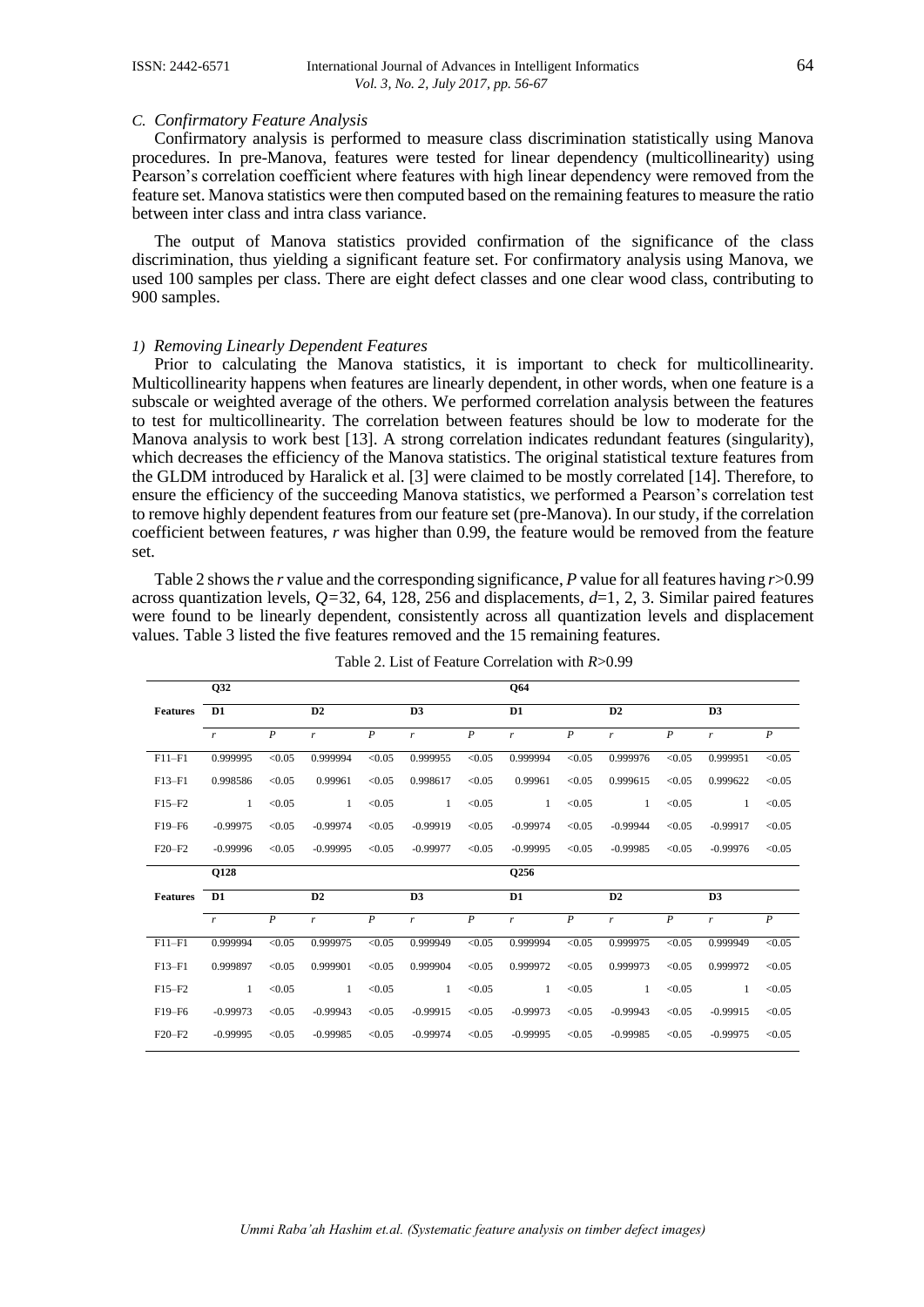### 65 International Journal of Advances in Intelligent InformaticsISSN: 2442-6571 *Vol. 3, No. 2, July 2017, pp. 56-67*

| Table 3. List of Features Removed After Correlation Test |  |
|----------------------------------------------------------|--|
|----------------------------------------------------------|--|

| Feature | <b>Statistic</b>                      | <b>Note</b> |
|---------|---------------------------------------|-------------|
| F1      | Autocorrelation                       |             |
| F2      | Contrast                              |             |
| F3      | Correlation                           |             |
| F4      | <b>Cluster Prominence</b>             |             |
| F5      | Cluster Shade                         |             |
| F6      | Dissimilarity                         |             |
| F7      | Energy                                |             |
| F8      | Entropy                               |             |
| F9      | Homogeneity                           |             |
| F10     | Maximum probability                   |             |
| F11     | Sum of Squares: Variance              | Removed     |
| F12     | Sum Average                           |             |
| F13     | <b>Sum Variance</b>                   | Removed     |
| F14     | Sum Entropy                           |             |
| F15     | Difference variance                   | Removed     |
| F16     | Difference entropy                    |             |
| F17     | Information measures of correlation 1 |             |
| F18     | Information measures of correlation 2 |             |
| F19     | Inverse difference normalized         | Removed     |
| F20     | Inverse difference moment normalized  | Removed     |

*2) Measuring Significant Difference between Defect Classes using Manova Statistics*

Prior to measuring the Manova statistics, we first tested the null hypothesis that the observed covariance matrices of the features are equal across classes using Box's test of equality of covariance matrices (Box's M). This test checks for the assumption of homogeneity of covariance across the classes with *p<0.001* as a criterion. The result of this test determines which Manova statistics shall be used to interpret the subsequent result of class discrimination. From Table 4, Box's M was significant,  $p(0.000) \leq \alpha(0.001)$  indicating that there were significant differences between covariance matrices. Therefore, the assumption of homogeneity of covariance was violated. In this case, Pillai's Trace is an appropriate test to use in interpreting our next Manova result as it is claimed to be robust to violation of homogeneity of covariance and not highly related to the assumption of normality of the data distribution [15].

A one-way Manova was conducted to test the hypothesis that there are no significant differences between classes. To test this hypothesis, a number of multivariate statistics can be calculated which are Wilk's Lambda, Pillai's Trace, Hotelling Trace and Roy's Largest Root. Wilk's Lambda is the most commonly used test when the assumption of homogeneity of covariance matrices is met. However, since we violated the assumption as discussed previously, we took a look at a test which is robust to the violation of this assumption which is Pillai's Trace. From Table 5, we could see that the test result is significant, *Pillai's Trace=3.116*, *F(120,7072)=37.598, p<0.001*. This indicates that there were significant differences between classes on the linear combination of all 15 features. In other words, the maximum ratio of between class variance to within class variance is significant, showing the usefulness of the feature set in discriminating defect classes as well as clear wood class.

| Table 4. Box's Test of Equality of Covariance Matrices |  |
|--------------------------------------------------------|--|
|--------------------------------------------------------|--|

| <b>Variable</b> | Value      |
|-----------------|------------|
| Box's M         | 17069.057  |
| F               | 16.732     |
| df1             | 960        |
| df2             | 794123.202 |
| Sig.            | .000       |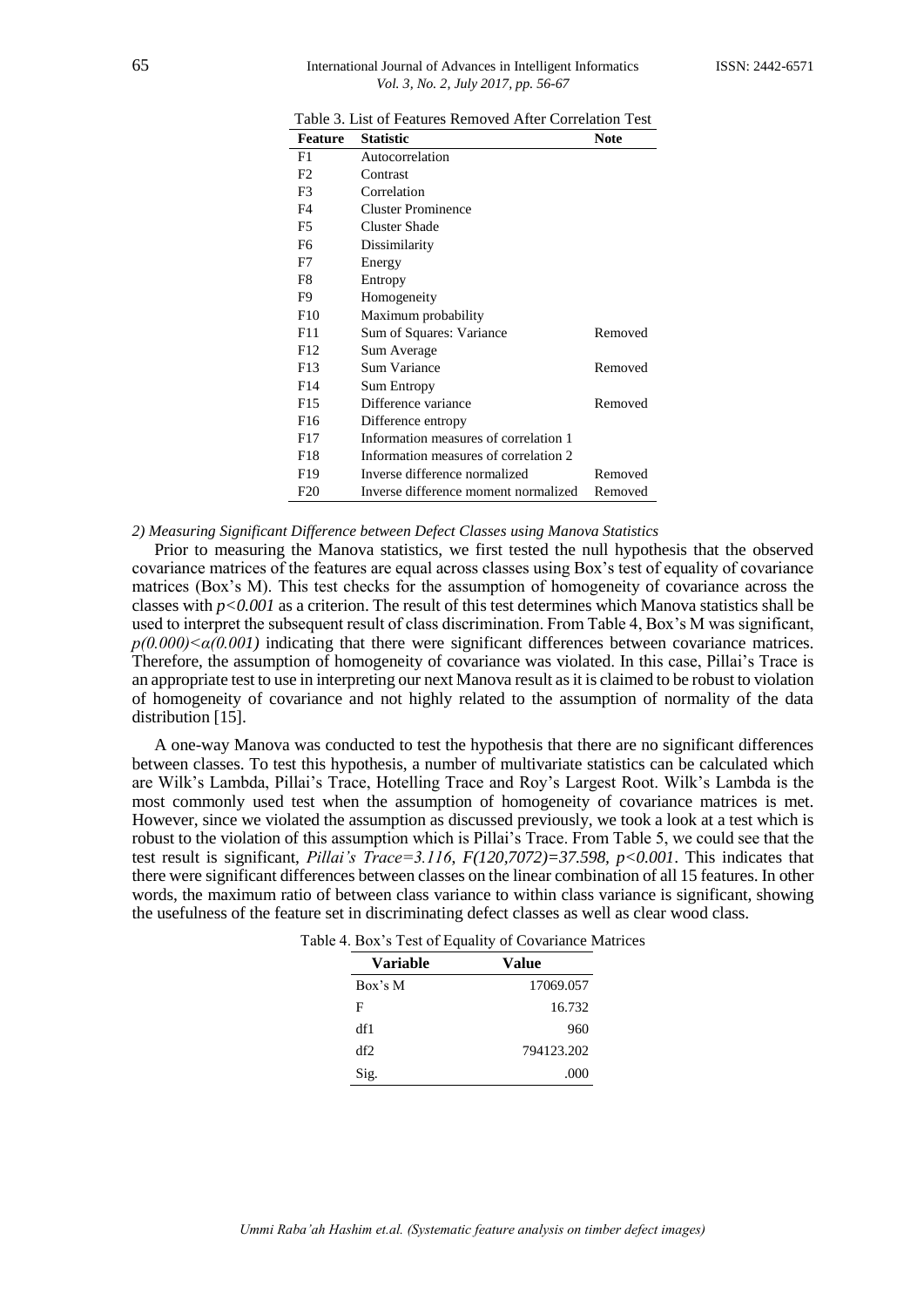| Table 5. Manova Test |       |      |  |  |
|----------------------|-------|------|--|--|
| Test                 | Value | Sig. |  |  |
| Pillai's Trace       | 3.116 | .000 |  |  |
| Wilk's Lambda        | .009  | .000 |  |  |
| Hotelling's Trace    | 8.521 | .000 |  |  |
| Roy's Largest Root   | 3.910 | .000 |  |  |

Table 6 further shows the Pillai's Trace value across multiple quantization levels and displacements. A higher Pillai's Trace value denotes a higher ratio between class variance and within class variance. It is clear that the highest Pillai's Trace value was shown in the dataset with *Q*=32 and  $d=1$ , indicating the highest class discrimination for this parameter set. It has been statistically confirmed that this parameter set is most suitable for our data. Therefore, in the future classification experiments, we shall use the dataset with  $Q=32$  and  $d=1$  to achieve maximum class discrimination, which is anticipated to lead to better detection performance.

Table 6. Pillai's Trace Value across Multiple Quantisation Levels and Displacements

| <b>Quantisation</b> | <b>Displacement</b> | Pillai's Trace | Sig. |
|---------------------|---------------------|----------------|------|
|                     | D1                  | 3.116          | .000 |
| O32                 | D <sub>2</sub>      | 3.113          | .000 |
|                     | D3                  | 3.007          | .000 |
|                     | D1                  | 3.048          | .000 |
| O64                 | D2                  | 3.058          | .000 |
|                     | D <sub>3</sub>      | 2.955          | .000 |
|                     | D1                  | 3.016          | .000 |
| Q128                | D <sub>2</sub>      | 3.011          | .000 |
|                     | D <sub>3</sub>      | 2.945          | .000 |
|                     | D1                  | 3.061          | .000 |
| O <sub>256</sub>    | D <sub>2</sub>      | 3.031          | .000 |
|                     | D3                  | 2.984          | .000 |

#### **IV. Conclusion**

This study makes a number of important observations with respect to the representation of timber defects and clear wood using GLDM-based statistical texture features. For parameterization of the GLDM, analysis of displacement and quantization values was performed. Texture information was found to be consistent for low displacement values  $d \le 5$  and higher quantization levels  $Q \ge 32$ , indicating no loss of texture information even when low resolution was used to generate the GLDM. To avoid excessive loss of texture information, using *Q*≥32 is suggested for our data. Depending on the hardware capability, the lowest quantization level recommended for our data is *Q*=32.

Visual exploratory analysis (univariate, bivariate, multivariate) suggested that all the features have appropriate class discrimination ability. However, when confirmatory statistical analysis was performed, some of the features were found to be linearly dependent, hence the respective features were removed. Manova statistics confirmed that there was significant difference between classes in the reduced feature set. This result is consistent over a range of displacement and quantization values  $(d=1,2,3;$   $Q=32,64,128,256)$ . However, the dataset with  $d=1$  and  $Q=32$  showed the highest ratio of inter class and intra class variance; hence, the most significant class discrimination.

The result of this study gives us an indication that the proposed features are sufficient to discriminate between defect classes as well as clear wood classes. Therefore, it can be emphasized that the quality of the proposed features is sufficient in terms of class discrimination capability especially between clear wood and defects, and therefore, appropriate to be further used in the next classification stage for solving the timber defect detection problem.

#### **Acknowledgment**

The researcher is sponsored by Ministry of Education, Malaysia and Universiti Teknikal Malaysia Melaka (UTeM).